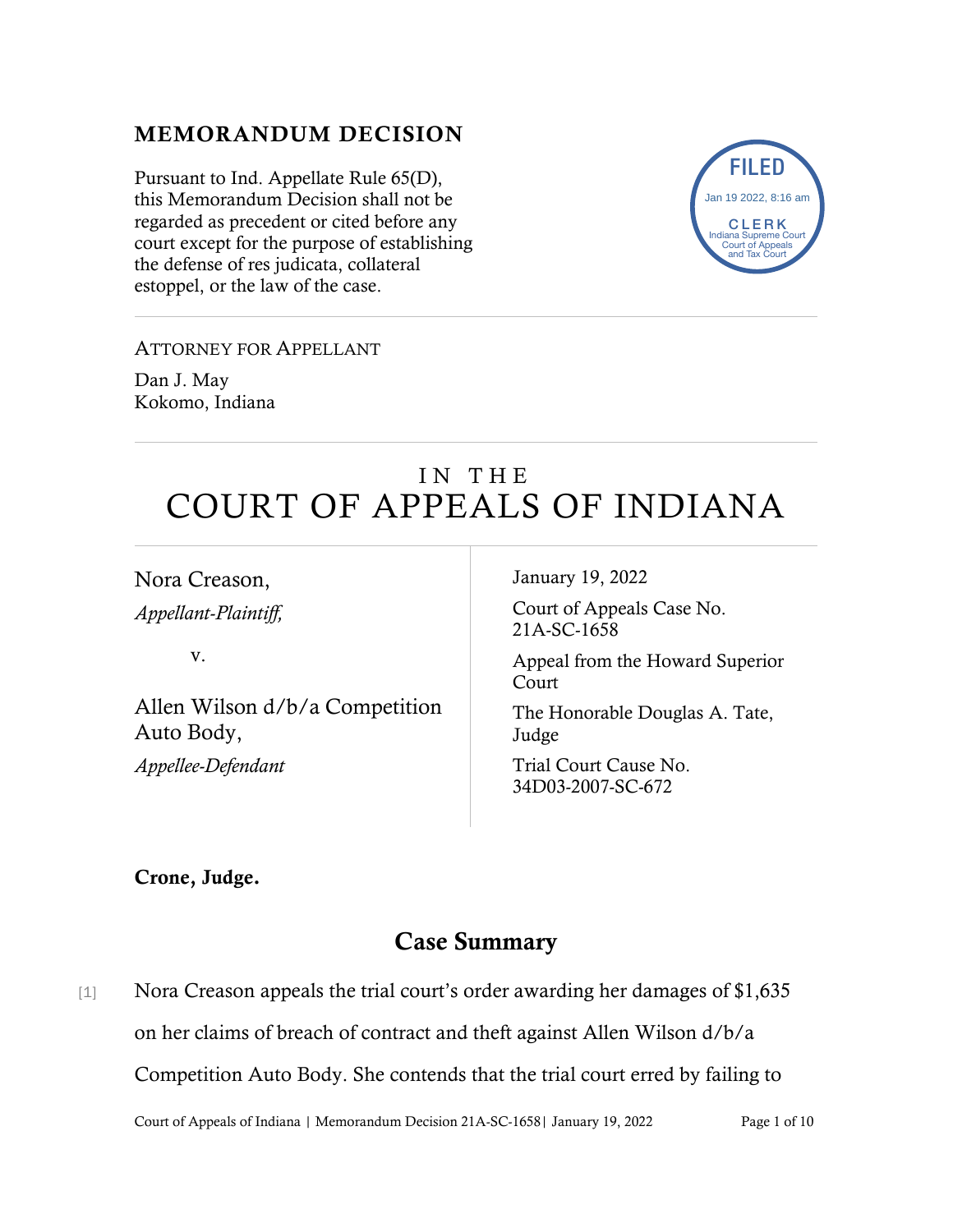apply the correct measure of damages on her breach of contract claim and failing to award her civil statutory damages and attorney fees on her theft claim. Finding no error, we affirm.

## Facts and Procedural History

- [2] In January 2019, Creason was involved in a car accident that caused significant damage to her Jeep Wrangler. Creason was insured by State Farm Insurance, which provided an estimate of \$13,790 to repair the Jeep. Based on State Farm's recommendation, Creason hired Wilson to repair the Jeep. State Farm paid Wilson \$12,790, as Wilson's insurance policy contained a \$1,000 deductible.<sup>[1](#page-1-0)</sup>
- [3] State Farm's repair estimate included \$5,065 for the installation of a new frame assembly. Wilson determined that one of the frame's brackets was bent and that only the bracket needed to be replaced, not the entire frame. He discussed this deviation with a State Farm representative, but he did not discuss it with Creason. To obtain a replacement bracket, Wilson had to purchase a new frame and cut off a bracket, rendering the new frame unusable.
- [4] When Creason picked up the Jeep, she experienced some issues unrelated to the frame and returned the Jeep to Wilson for further work. Upon completion of the repairs, Wilson refunded \$1,000 to Creason, but he did not inform her that

Court of Appeals of Indiana | Memorandum Decision 21A-SC-1658| January 19, 2022 Page 2 of 10

<span id="page-1-0"></span> $1$  It is unclear from the transcript whether Creason paid Wilson anything out of pocket. Tr. Vol. 2 at 30-31.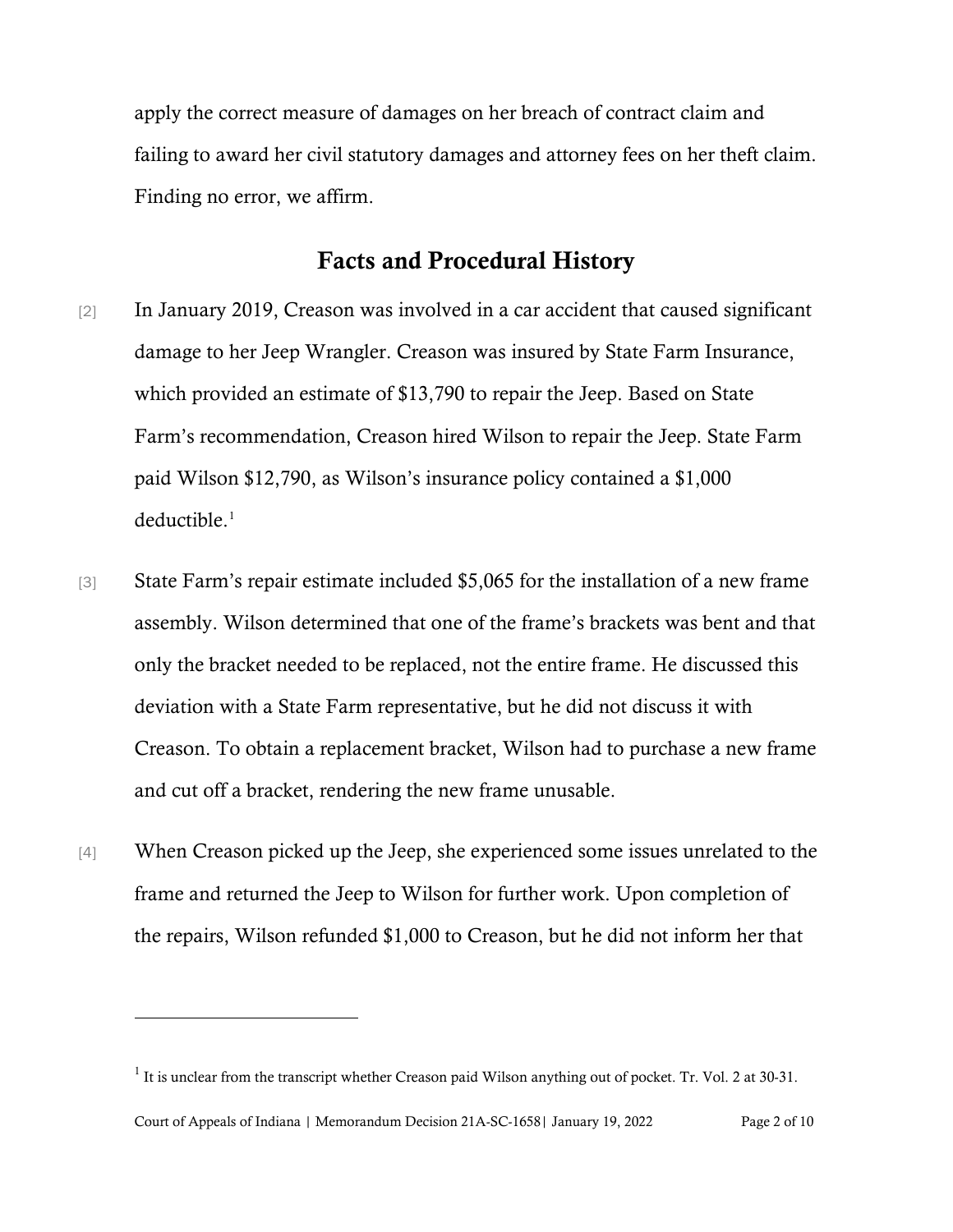he had not replaced the entire frame. At some point, Creason took the Jeep to Mike Anderson Jeep for an inspection and learned that a new frame had not been installed. Mike Anderson estimated that the installation of a new frame would cost \$6,685.28.

- [5] In July 2020, Creason filed a small claims action against Wilson alleging breach of contract, breach of warranties, fraud, and theft and seeking damages of \$6,000, attorney fees, interest, and costs. A bench trial was held, at which Creason and Wilson testified, and the parties submitted documentary exhibits. [2](#page-2-0) At the conclusion of the hearing, the trial court took the matter under advisement.
- [6] On June 1, 2021, the trial court entered judgment in Creason's favor and against Wilson for \$1,635. The trial court found as follows:

At issue is whether [Creason] is entitled to any additional refund for [Wilson] choosing not to replace the frame. The first issue is the cost of the frame assembly. [Wilson] testified the frame itself was not bent, just a bracket. [Wilson] further testified that the bracket is not sold separately and that it could only be removed from a new frame. This may be a fair assessment, however, the decision to not install a new frame was not [Creason's]. [Wilson] chose to buy a new frame and cut off a bracket rendering the frame unusable. While [Wilson] may have discussed this deviation from the estimate with State Farm, the fact remains that the customer was [Creason]. The estimate is a starting point

<span id="page-2-0"></span> $2$  Our review of the transcript shows that Creason submitted a video in support of her claim that the frame was bent and that the trial court stated that he would watch the video, but it does not appear that the video was ever officially admitted as an exhibit, and it is not in the record before us. Tr. Vol. 2 at 35-38.

Court of Appeals of Indiana | Memorandum Decision 21A-SC-1658| January 19, 2022 Page 3 of 10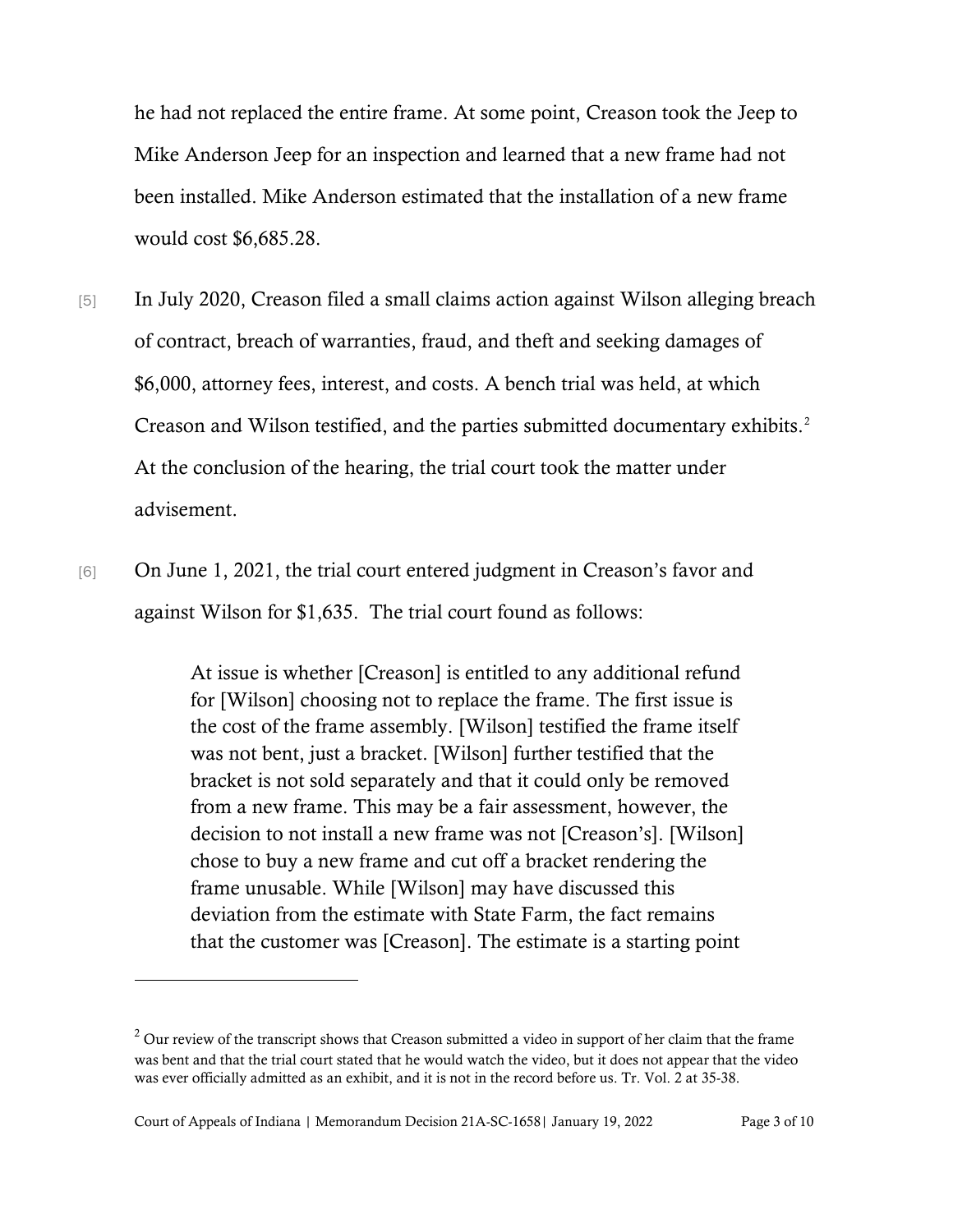and the court understands that many times it may become necessary to deviate from the estimate. However, [Creason's] insurance company paid for a new frame and it should have been [Creason's] decision, not [Wilson's], to not install a new frame. Because [Creason] did not get a new frame, she is not going to be responsible for paying for a new frame.

The next issue involves reasonable labor charges for modifying the original frame. [Wilson] was paid by the insurance company for 42 hours of labor to install a new frame at a rate of \$65.00 per hour. The modification resulted in substantially less labor. [Wilson] estimated that it would have been 20 hours less labor. This would have resulted in a decrease of \$1,300.00 between the labor that [Wilson] was paid and what was actually incurred.

There is no question that a bracket on the frame was bent. The bracket was fixed. [Creason] and her counsel repeatedly referred to the frame as still being bent. The burden rests with [Creason] to prove that the frame is, in fact, bent. If the frame is bent, then not only would it be highly unlikely that [Creason] would still be driving the vehicle, this would appear to be a fact that would be fairly easy to document. The evidence presented simply does not establish that the frame is bent.

Appealed Order at 1-2. The trial court calculated that the difference between the amount State Farm paid to Wilson to repair the vehicle, which included the installation of a new frame, and the actual cost to repair the vehicle, which included the cost to install the bracket, was \$2,635. The trial court credited Wilson \$1,000 for the refund he had already given to Creason and concluded that the amount due to Creason was \$1,635. Creason filed a motion to correct error, arguing that the trial court failed to make any findings as to her allegation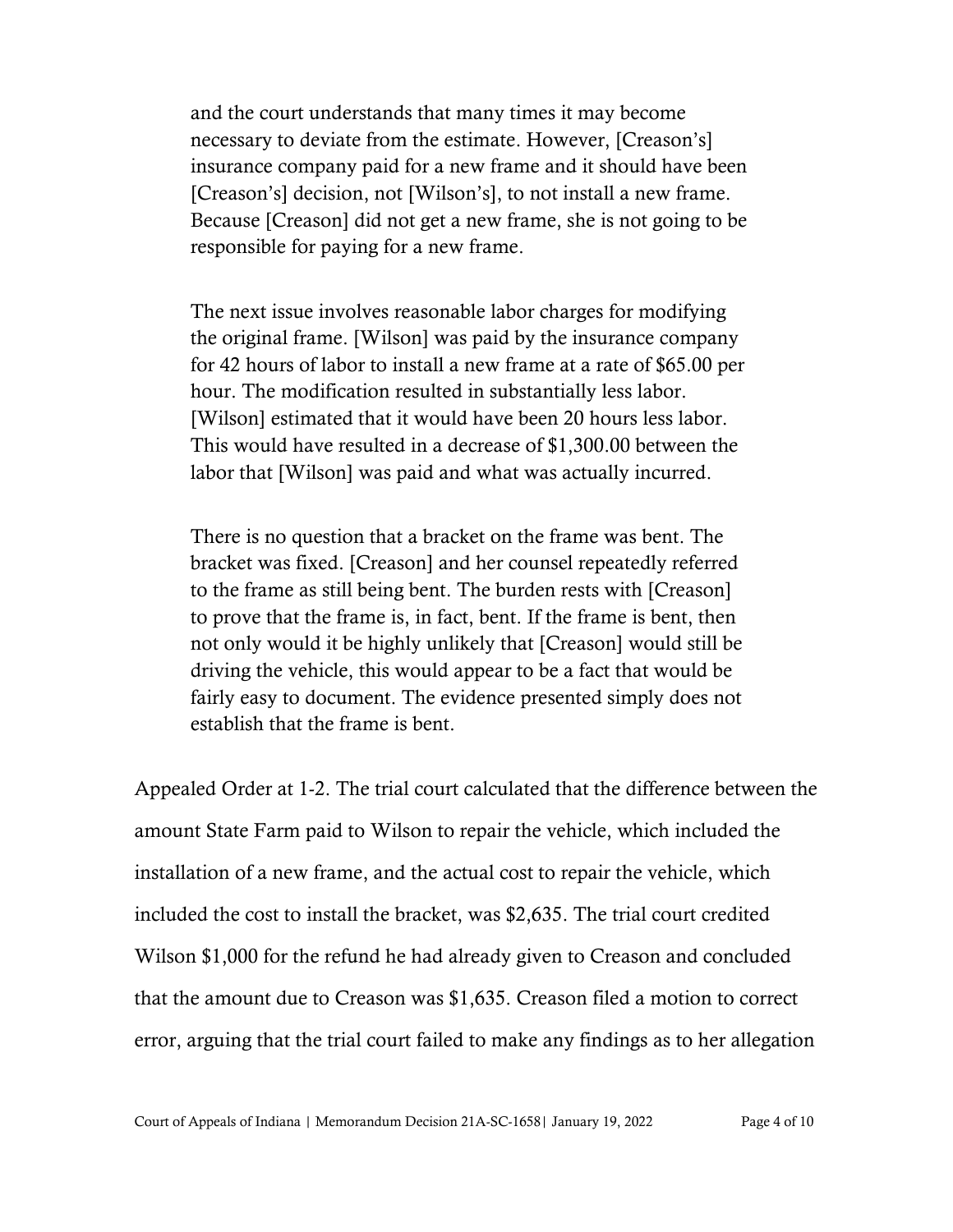of theft and request for attorney fees. The trial court denied the motion, and this appeal ensued.

#### Discussion and Decision

- [7] As an initial matter, we observe that Wilson has not filed an appellee's brief. In such cases, we need not undertake the burden of developing an argument for the appellee, and we will reverse the judgment if the appellant presents a case of prima facie error, that is "at first sight, on first appearance, or on the face of it." *Trinity Homes, LLC v. Fang*, 848 N.E.2d 1065, 1068 (Ind. 2006) (quoting *Santana v. Santana*, 708 N.E.2d 886, 887 (Ind. Ct. App. 1999)).
- [8] Judgments in small claims actions are "subject to review as prescribed by relevant Indiana rules and statutes." Ind. Small Claims Rule 11(A). Here, the trial court entered findings and conclusions sua sponte. We review the facts determined in a bench trial with due regard given to the opportunity of the trial court to assess witness credibility under the clearly erroneous standard. *Morton v. Ivacic*, 898 N.E.2d 1196, 1198-99 (Ind. 2008) (citing Ind. Trial Rule 52(A)). Under this standard, "[w]e consider evidence in the light most favorable to the judgment, together with all reasonable inferences to be drawn therefrom. We will reverse a judgment only if the evidence leads to but one conclusion and the trial court reached the opposite conclusion."[3](#page-4-0) *Vance v. Lozano*, 981 N.E.2d 554,

Court of Appeals of Indiana | Memorandum Decision 21A-SC-1658| January 19, 2022 Page 5 of 10

<span id="page-4-0"></span> $3$  Creason contends that our standard of review is de novo because the judgment was based on documentary evidence. Appellant's Br. at 14; *see Trinity Homes,* 848 N.E.2d at 1068 ("[W]here a small claims case turns solely on documentary evidence, we review de novo, just as we review summary judgment rulings and other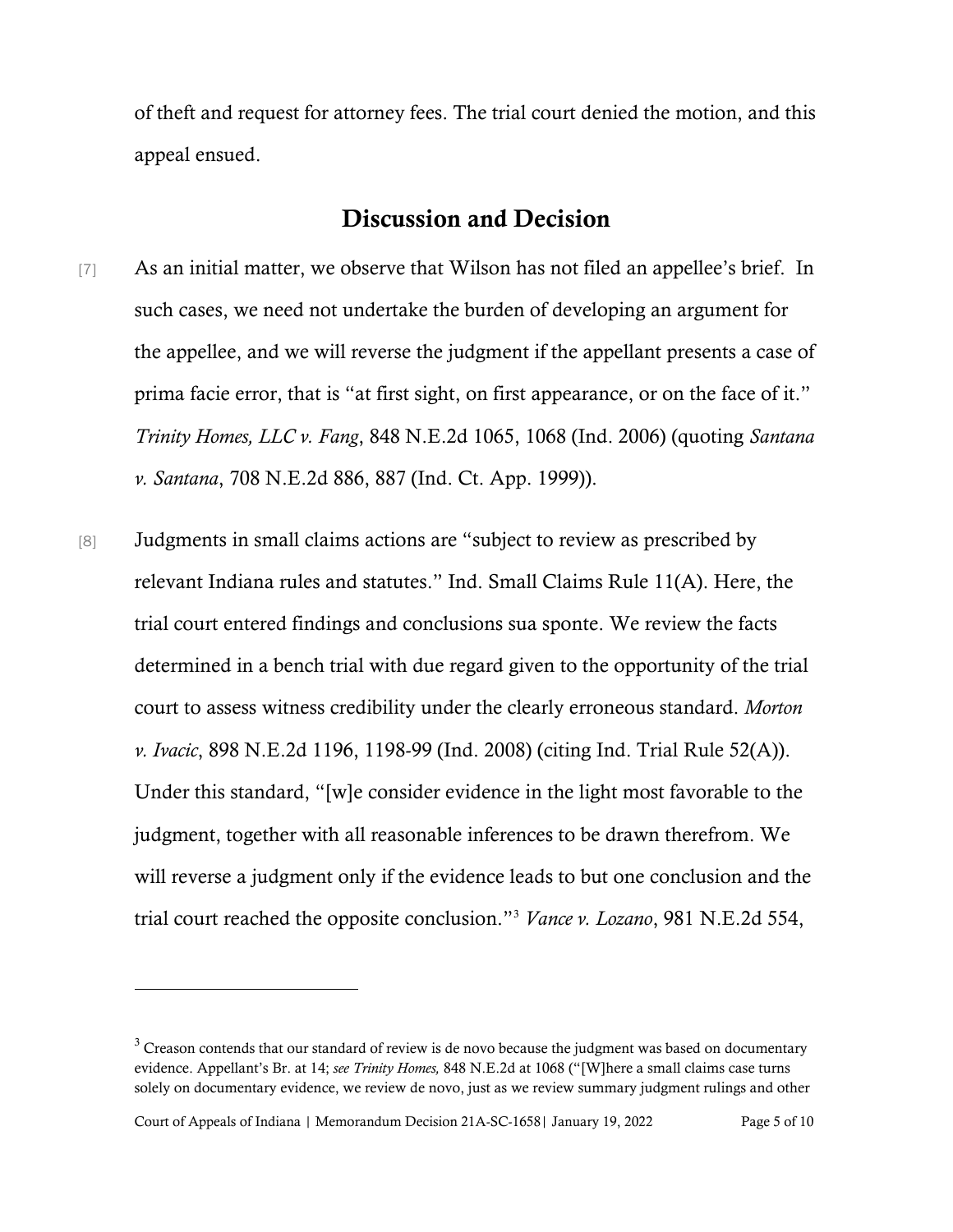558 (Ind. Ct. App. 2012) (citation omitted). A "deferential standard of review is particularly important in small claims actions, where trials are 'informal, with the sole objective of dispensing speedy justice between the parties according to the rules of substantive law.'" *Lae v. Householder*, 789 N.E.2d 481, 483 (Ind. 2003) (quoting *City of Dunkirk Water & Sewage Dep't v. Hall*, 657 N.E.2d 115, 116 (Ind. 1995)). However, "this deferential standard does not apply to the substantive rules of law, which are reviewed de novo just as they are in appeals from a court of general jurisdiction." *Trinity Homes,* 848 N.E.2d at 1068.

[9] Despite the informality in small claims proceedings, the parties "bear the same burdens of proof as they would in a regular civil action on the same issues." *Martin v. Ramos*, 120 N.E.3d 244, 249 (Ind. Ct. App. 2019). Thus,"[i]t is incumbent upon the party who bears the burden of proof to demonstrate that it is entitled to the recovery sought." *Vance*, 981 N.E.2d at 558. "The burden of proof with respect to damages is with the plaintiff." *Noble Roman's, Inc. v. Ward*, 760 N.E.2d 1132, 1140 (Ind. Ct. App. 2002).

#### Section 1 – The trial court did not err in determining damages.

[10] Creason asserts that the trial court applied an incorrect measure of damages, and that she is entitled to a new frame. We disagree. "It is axiomatic that a party injured by a breach of contract may recover the benefit of its bargain but is

<sup>&#</sup>x27;paper records.'"). Here, the parties testified, and thus the judgment was not based solely on documentary evidence. Accordingly, we apply the clearly erroneous standard.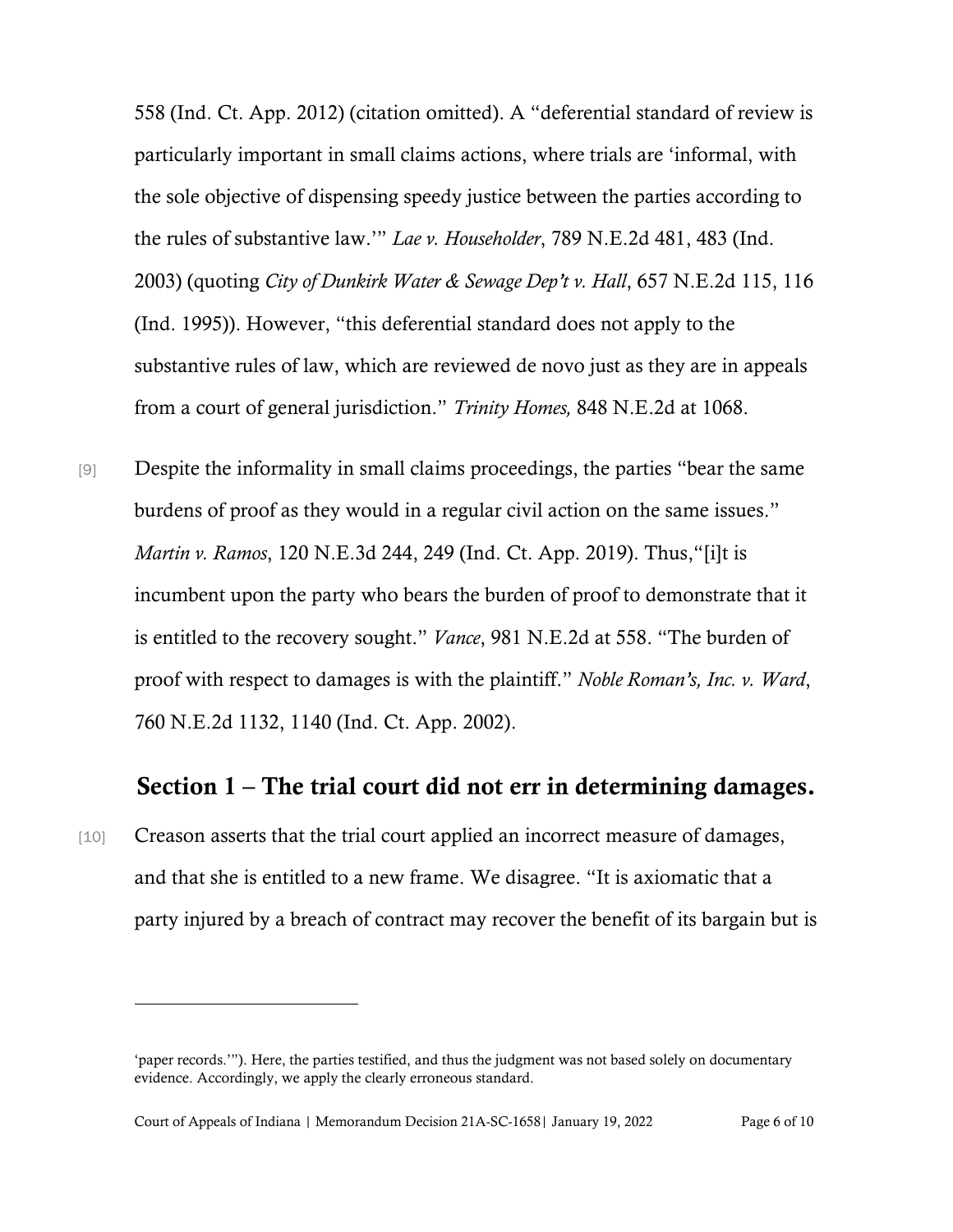limited in its recovery to *the loss actually suffered*." *L.H. Controls, Inc. v. Custom Conveyor, Inc.*, 974 N.E.2d 1031, 1043 (Ind. Ct. App. 2012) (emphasis added). However, the injured party "may not be placed in a better position than it would have enjoyed if the breach had not occurred." *Otter Creek Trading Co. v. PCM Enviro PTY, LTD*, 60 N.E.3d 217, 229 (Ind. Ct. App. 2016), *trans. denied*. "A damage award must be based upon some fairly defined standard, such as cost of repair, market value, established experience, rental value, loss of use, loss of profits, or direct inference from known circumstances." *Hi-Tec Props., LLC v. Murphy*, 14 N.E.3d 767, 776 (Ind. Ct. App. 2014), *trans. denied*.

- [11] Here, Creason hired Wilson to repair her vehicle, and she was entitled to a repaired vehicle. Although the estimate anticipated replacement of the entire frame, Wilson determined that only a bracket was bent, and therefore the entire frame did not need to be replaced. As noted by the trial court, estimates are a starting point, and deviations are sometimes necessary. Wilson discussed the deviation with State Farm and replaced the bent bracket. The trial court rejected Creason's bald assertion that the Jeep's frame was bent, and Creason does not direct us to any evidence that the frame was bent. Accordingly, the evidence in support of the judgment shows that the Jeep's frame was repaired.
- Court of Appeals of Indiana | Memorandum Decision 21A-SC-1658| January 19, 2022 Page 7 of 10 [12] There remains the overpayment that Wilson received from State Farm, resulting from the fewer hours needed to attach the bracket. The trial court addressed that by awarding Creason the difference between the amount State Farm paid Wilson for a new frame and its installation and the actual cost of the hours Wilson spent repairing the frame. Although Wilson bought a new frame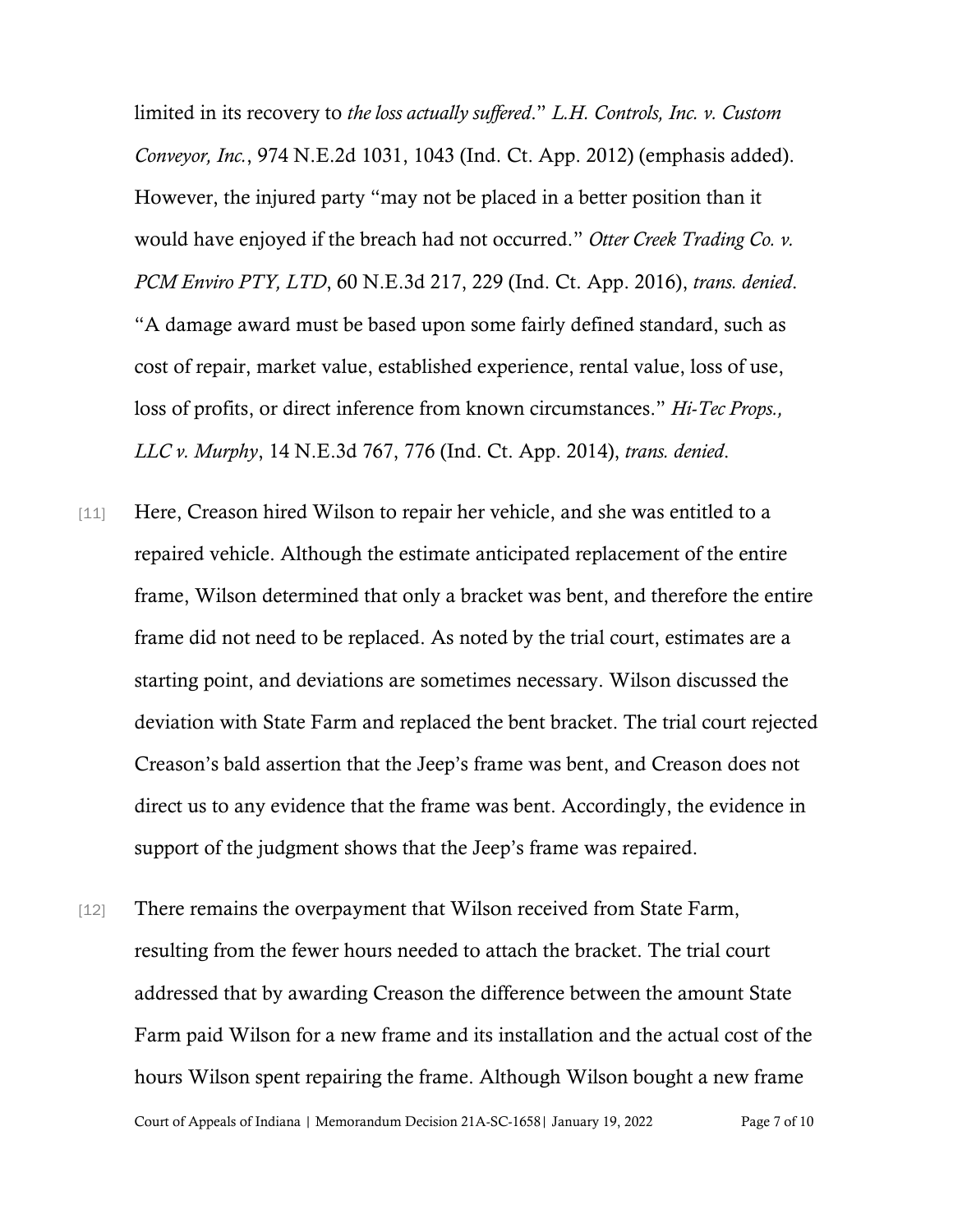to obtain the replacement bracket, the trial court found that Creason did not have to pay for the new frame. Thus, the trial court's determination of damages fairly compensates Creason for the loss she actually suffered by Wilson's decision not to replace the entire frame.

## Section 2 – The trial court did not err by declining to award Creason damages and attorney fees on her theft claim.

- [13] Creason next argues that the trial court's findings support a judgment for civil damages for theft, but the court erred in failing to make an award for theft, treble damages, or attorney fees. Specifically, she contends that Wilson's failure "to disclose to [her] his unilateral decision to deviate from the State Farm Estimate … constitutes … an unauthorized possession of [Creason's] insurance proceeds from State Farm." Appellant's Br. at 17.
- [14] Indiana Code Section 34-24-3-1, sometimes referred to as the Indiana Crime Victim's Relief Act, permits a person who suffers a pecuniary loss as a result of another's criminal conduct to bring a civil action against the person who caused the loss and recover up to three times the amount of the actual damages, plus the costs of the action, a reasonable attorney's fee, and other enumerated expenses. A criminal conviction is not a condition precedent to recovery in a civil action brought under the Crime Victim's Relief Act, but the claimant must prove all the elements of the criminal act by a preponderance of the evidence. *Larson v. Karagan*, 979 N.E.2d 655, 661 (Ind. Ct. App. 2012).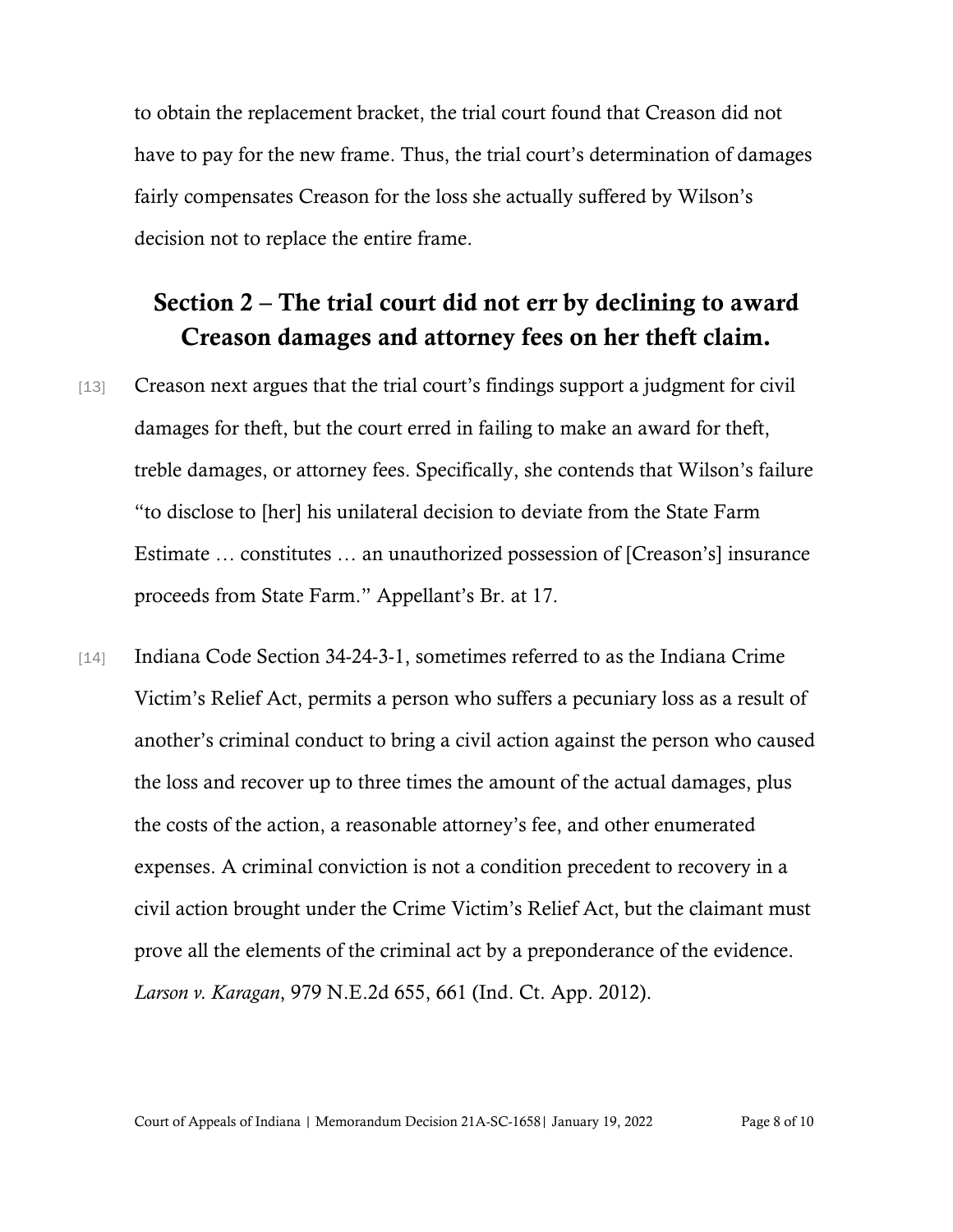- [15] Creason asserts that Wilson committed theft under Indiana Code Section 35-43- 4-2, which provides, "A person who knowingly or intentionally exerts unauthorized control over property of another person, with intent to deprive the other person of any part of its value or use, commits theft." Indiana Code Section 35-43-4-1(b) states, in relevant part, that a person's control over property of another person is "unauthorized" where it is exerted "[b]y creating or confirming a false impression in the other person" or "[b]y promising performance that the person knows will not be performed."
- [16] Although the trial court made no specific findings regarding whether Creason carried her burden to prove by a preponderance of the evidence that Wilson committed theft, it implicitly rejected her theft allegation when it denied her motion to correct error. Creason claims that the following findings establish that Wilson exerted unauthorized control over the insurance proceeds: although Wilson may have discussed deviating from the estimate with State Farm, the customer was Creason; Wilson did not discuss with Creason his decision to deviate from State Farm's estimate; State Farm paid Wilson for a new frame; and it should have been Creason's decision whether to install a new frame. *See* Appellant's Br. at 19 (citing Appealed Order at 1). Creason adds that Wilson did not obtain her consent to weld the new bracket onto the existing frame.
- [17] We disagree that these findings and evidence lead solely to the conclusion that Wilson exerted unauthorized control over the insurance proceeds by knowingly or intentionally creating or confirming a false impression or by promising performance that he knew he would not perform. We observe that Wilson's

Court of Appeals of Indiana | Memorandum Decision 21A-SC-1658| January 19, 2022 Page 9 of 10